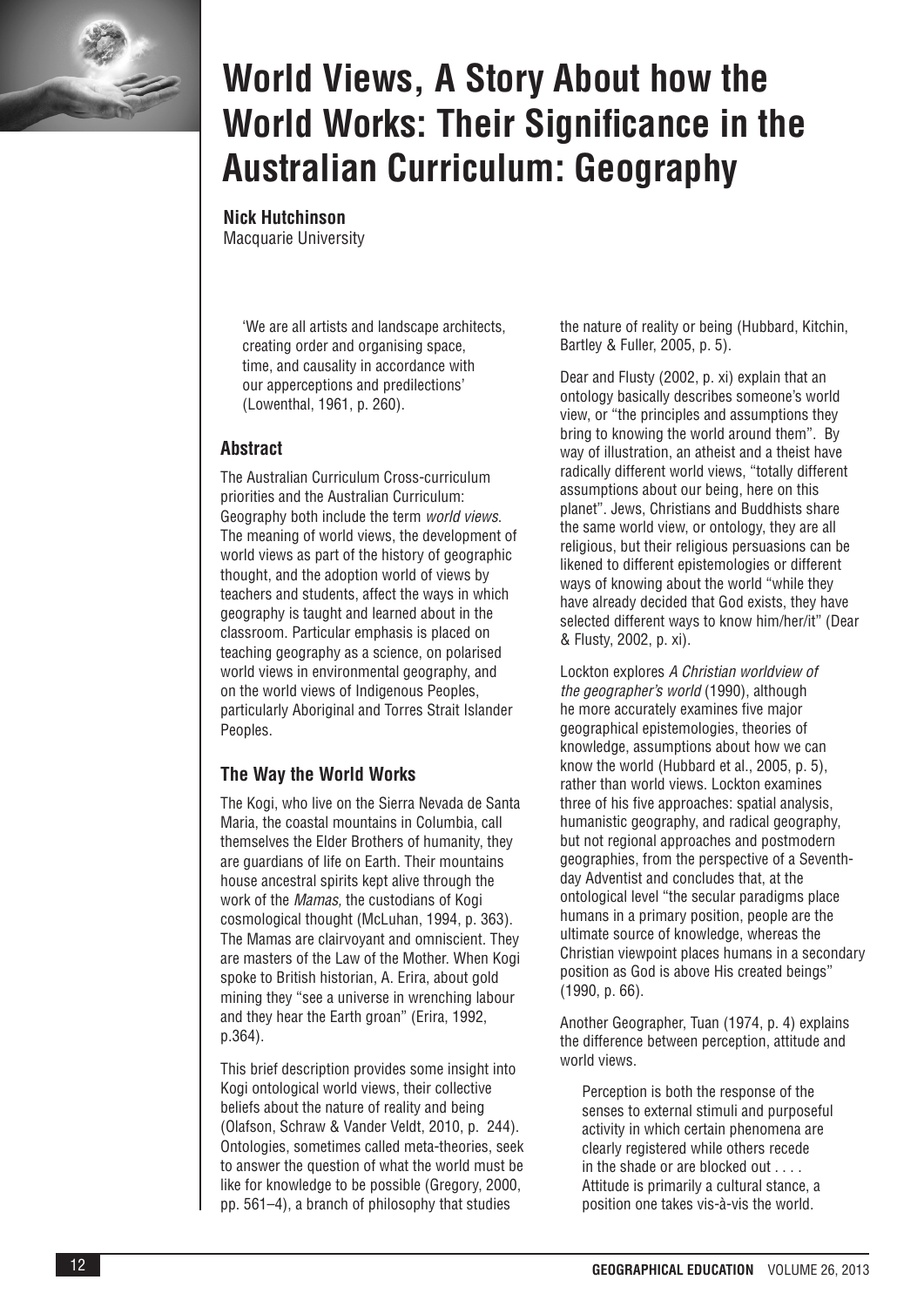It has greater stability than perception and is formed of a long succession of perceptions, that is, of experience . . . . World view is conceptualised experience. It is partly personal, largely social. It is an attitude or belief system; the word *system* implies that the attitudes and beliefs are structured, however arbitrary the links seem, from an impersonal (objective) standpoint (p. 4).

World view is an ambiguous and elusive term (Kilbourn, 1980–1, p. 3). It is all too difficult to express as an all-embracing concept while concurrently identifying its critical attributes. A more current usage might be *perspectives*. Kleeman (2009, p. 18) explains that "one's cognitive engagement with the world is determined by the individual's own perspective and interpretation". However, more accurately Kleeman refers to an epistemological proposition rather than a world view; but it is easy to conflate the two. Referring to contact history and *terra nullius*, Kleeman advocates classroom strategies that enable students to reflect on and question their own world views (2012, p. 27). The difference between perspectives and world views emerges in the following sentence:

To facilitate this, teachers need to provide students with an opportunity to analyse their values and those of others, to identify how their own perspective, and those of family and peers, is shaped by external influences, and how in turn, these are shaped by the way contact history has been portrayed, particularly by the media (p. 27).

World views are holistic but they should be open to interpretation.

Norton's (1991, p. 75) definition of world view sharpens the focus more clearly. He refers to "the constellation of beliefs, values, and concepts that give shape and meaning to the world a person experiences and acts within". Capra (1986, p. 11) adds that world views are shared by a community to the extent that such views provide a basis for the ways a community organises itself. Kleeman's notion of assemblage of outlooks is extended here in that a sharing of understandings is implicit in a world view. Again, this is implied in the German word for *world outlook*, or, *Weltanschauung* that is sometimes used as a synonym for world view. It can be thought of as the deep, enduring cultural patterns of a people (Heibert, 2008, p. 14). Referring to worldwide perception, Weltanschauung (Welt- 'world' + *Anschauung* -*view* or *outlook*) also refers to the nature of the world, particularly as containing or implying a system of value principles (Feagin, 1993, p. 40).

Sterling expresses the term world view more directly as a story about the way the world works (2003, p. 33). Collingwood does so more exactly when he points to persons and cultures guided by sets of *ultimate presuppositions* (2002, p. 194) – beliefs that take precedence over other views.

#### **Geographical World Views**

In human geography, a number of competing world views, with very different ontologies and incommensurable conceptions of geography as social science, jostle about in academic circles. To further compound this state of affairs in a postmodern world, "Any strongly held worldview, based on clearly defined truth claims, has been regarded with growing scepticism" (Gold, 2002, p. 224). Nevertheless, geographers working in the social sciences and the humanities have identified a number of possible world views that can be applied across the disciplinary boundaries.

By way of contrast, in physical geography most geographers work within an empirical context focusing largely on the philosophies that engage natural scientists. Castree (2005, p. 204) alludes to stereotypical gumboot wearing physical geographers as empiricists. This may well be something of an exaggeration? Nevertheless, what is alluded to here is an epistemological world view, an individual's collective beliefs, about the nature and composition of knowledge (Olafson et al., 2010, p. 244) an epistemological stance that, in this case, often rests on logical positivism (Peet, 1998, p. 25).

Trudgill and Roy (2003) demonstrate that more holistic approaches to landscape, that involve problem solving approaches and collaboration with human geographers and other social scientists, have emerged in recent years (Renwick, 2005, 610). Moreover, it is apparent that there is no single scientific method that can be applied in a straightforward manner by physical geographers (Inkpen, 2005, pp. 27–36; Castree, 2005, pp. 204–8). To complicate matters still further, studies from school science classrooms demonstrate that a number of different ontological and epistemological world views coexist emanating from both teachers and students (Cobern, 1991, 1996; Proper, Widden & Ivany, 1988). Ultimate presuppositions are disordered, deep learning becomes problematic and intellectual progress is obstructed when there are under-theorised assumptions about knowledge and reality.

In environmental geography, the schism between the world views of egocentrics as opposed to ecocentrics has resulted in lively academic exchanges. A rather stereotypical view suggests that a postmodernist world view sees the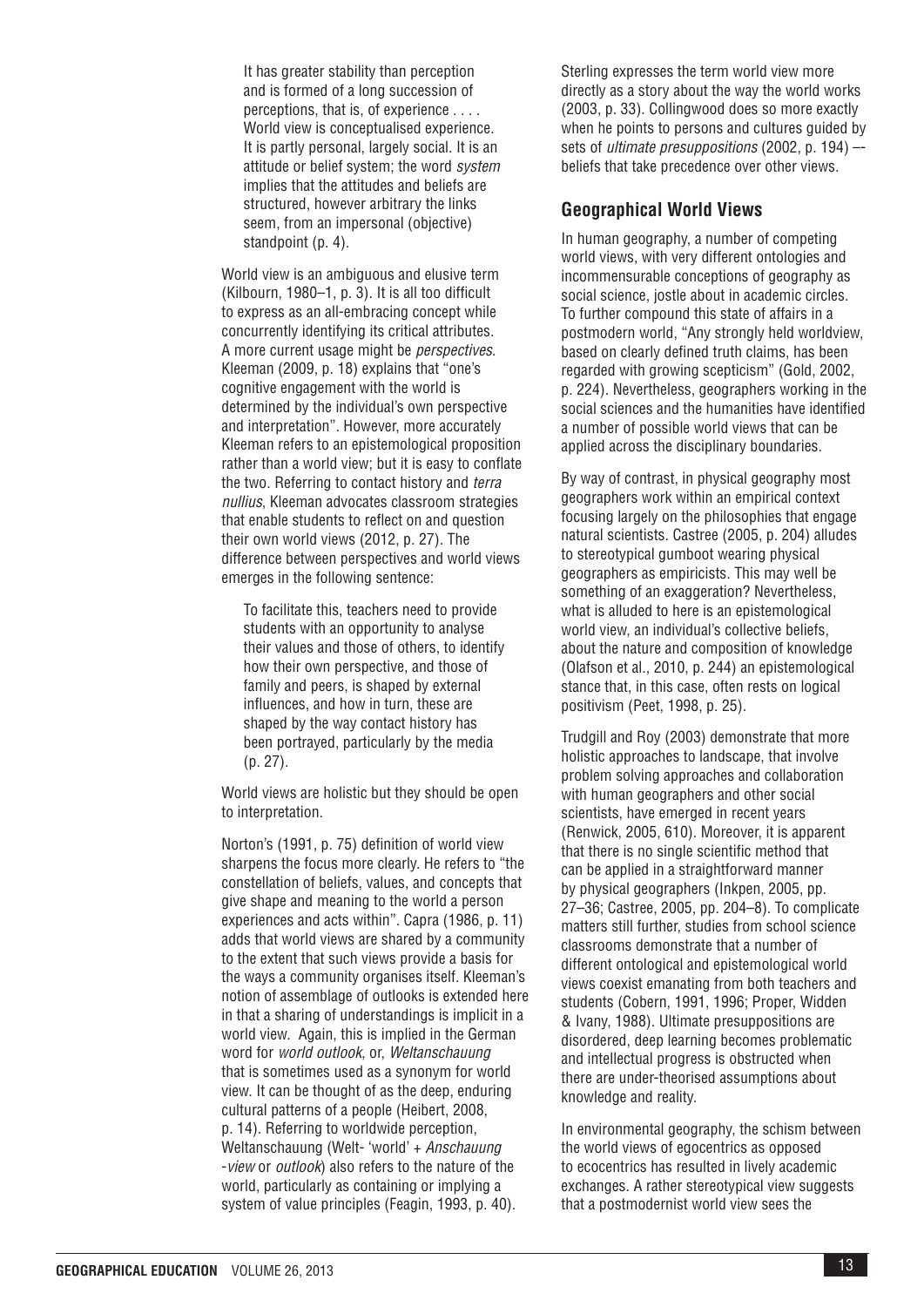biosphere as ecocentric whereas a modernist world is constructed around an irredeemably anthropocentric planet (Bordessa, 1993, p. 150). Again these are completely radical alternatives of how the world can be construed in ontological and epistemological terms. These ideas will be examined in the section below *. . . Environmental geography's world views .*

In human geography, a watershed in world views has been identified in the publication of David Harvey's (1973) *Social justice and the city* (cited in Chalmers, Keown & Kent, 2002, p. 315), when Harvey switched from an orientation towards spatial science to social theory. Harvey is also complicit in another manifestation of this watershed when he revealed that, in 1974, "something called 'postmodernism' emerged from its chrysalis" (Harvey, 1990, p. 3). Some academic geographers maintain that there are two salient world views: spatial science and social theory; others identify empiricism, positivism and modernist social theory with the latter triumphant and the "others relegated to the dustbin of geographical history" (Duncan & Barnes, 1993, p. 248).

A. Maude (personal communication, 2013) argues that geographers have lost some useful insights as a consequence of the wholesale rejection of earlier phases of geographical thinking. On the other hand, Cresswell (2013, p. 15) points to the plethora of books about geographical theory that has proliferated in the last few decades. We must learn from the past, embrace the eclecticism that is revealed in geography's history, but also be cognisant of the intellectual tumult that was apparent in the early 1970s and its impact on the formation of contemporary geographic world views.

Harvey referred to the ferment of ideas that swirled around the academy twenty years ago.

Last year it was positivism and Marxism, this year structurationism, next year realism and the year after that constructivism, postmodernism or whatever. It is easier to keep pace with the changes in Benetton's colours than to follow the gyrations of ephemeral ideas now being turned over within the academic world (Harvey, 1996, p. 461).

Gregory (1994) presents a collage of ideas, from various postmodern authors, that express the *zeitgeist* of this tumult,

. . . space is dissolved into flows," "cities become shadows," (Castells, 1983, p. 314) and places are emptied of their local meanings; and that ever-extending areas of social life are being wired into a vast

postmodern hyperspace, an electronic inscription of the cultural logic of late capitalism, whose putative abolition of distance renders us all but incapable of comprehending – of mapping – the decentred communication networks whose global webs enmesh our daily lives (p. 98).

Gregory had presaged a change to social theory as the dominant world view in human geography in 1978, with *Ideology, science and human geography*, when he powerfully linked social theory with human geography, "a conjoining that went on to become a dominant focus in the discipline for the remainder of the twentieth century" (Dear & Flusty, 2002, p. 95).

Concurrently, geographers were developing humanistic geographies (Ley & Samuels, 1978) that added to the waves of thinking that fervently rejected spatial science and more structural forms of social theory, such as Marxism. Humanistic geography bloomed and then shrank on the vine to be replaced with a more robust *cultural turn*, a move that enriched social theory through geography's deeper engagement with the humanities in the twenty-first century.

### **Buttimer and Pepper**

Buttimer (1993) delved more deeply into geography's world views by drawing on Pepper (1966) to restate root metaphors or world views that underpin geographical practice. Each ontological world view projects a distinctive interpretation of reality.

The world views are

- the world as a mosaic of patterns and forms is the metaphor that informs geography's chorological tradition, that studies the relationships between phenomena that occur in the same place (Holt-Jensen, 2009, p. 214); the map presents an assortment of patterns and forms and their forms are open to explanation as, for example, in the formation of beach cusps or the oscillation of the demographic transition model (Buttimer, 1993, p. 22);
- the world as a mechanism of causally interacting systems, best seen in geography's spatial systems approach as illustrated by urban-rural and pull/push models, or cascading hydrological systems;
- the world as an organism, an holistic view emphasising unity in diversity, a view that is shared by environmental geographers of the ecocentric rather than egocentric persuasion (Merchant, 1992);
- the world as arena, "the stage on which spontaneous and possibly unique events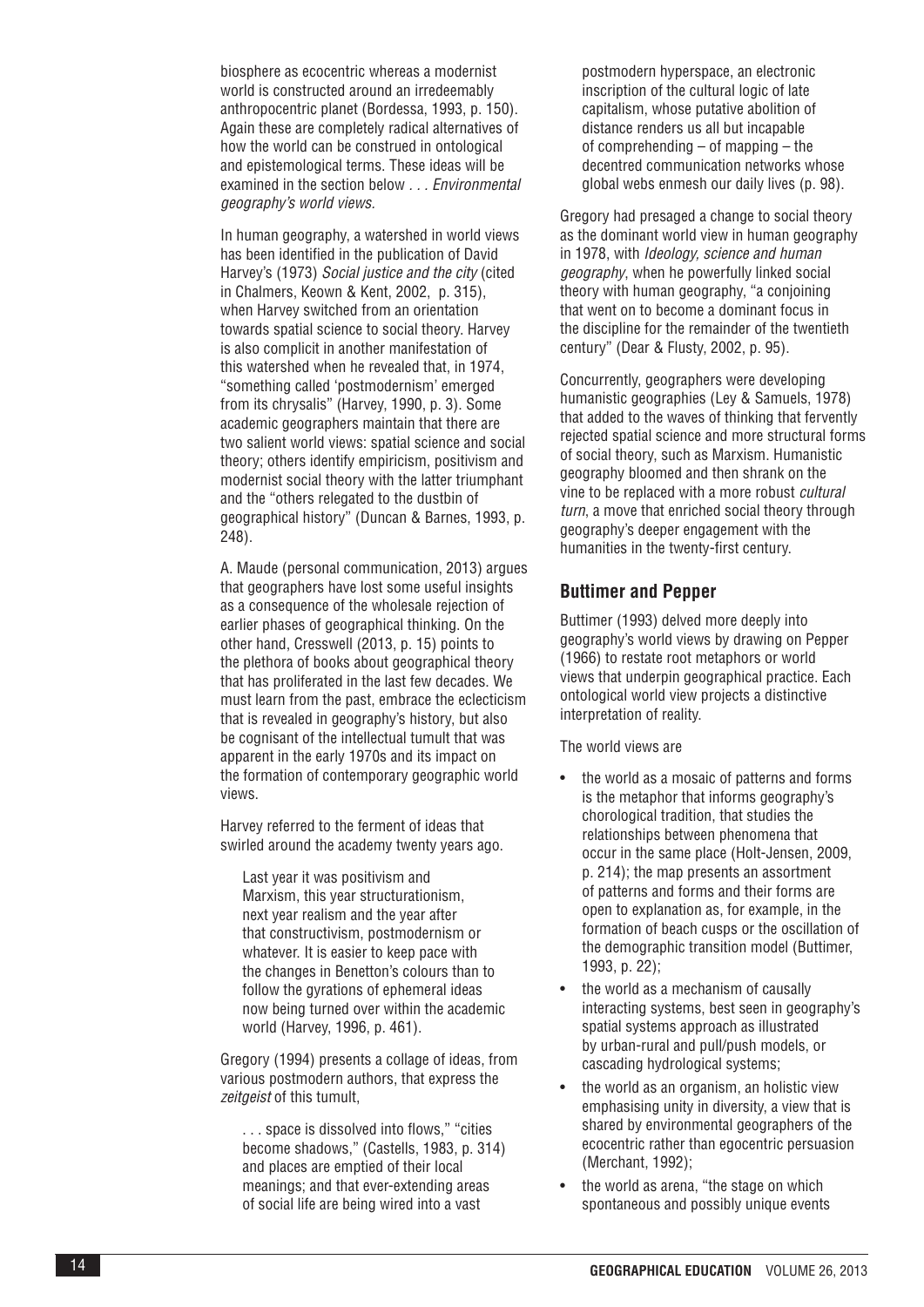occur" (Buttimer, 1993, p. 23); the geographer becomes a participant rather than observer; "reality became interpreted as an arena of events, or mirrors and masks, of texts and reflecting contexts" (p. 201).

Johnston and Sidaway (2004, p. 403) add a fifth root metaphor, i.e. "the world as text, in which the landscape is a means of understanding its creator's intentions and cultures''. However, the world as arena probably subsumes the *world as text.*

Buttimer (1993, p. 202) refers to Jackson's ideas about paying attention to the vernacular, the worka-day world as text:

The motel, the franchised fast-food shop, and the contemporary American house seeking to accommodate new mobile and recreational lifestyles are as authentic examples of what vernacular means as the dwelling of Pueblo Indian or Greek peasant (Jackson, 1976, p. 19)

Nevertheless, if this fifth root metaphor better admits the cosmologies of Aboriginal and Torres Strait Islander Peoples (Waitt, McGuirk, Dunn, & Burnley, 2000, p. 166) then it is a welcome addition.

One could argue that the physical geographer is more likely to practise the first two of Buttimer's root metaphors but their teaching, and indeed their life outside the laboratory/classroom, may well be influenced by all or more of these world views. It is more than conceivable that physical geographers working in environmental geography would embrace most, if not all, these world views. Cultural geographers are more likely to start from the world as organism, arena or text but are also open to the two ontological world views that Pepper (1966) regarded as inadequate because they lack precision in dealing with individual facts and in their scope of factual corroboration (p. 118). They are animism with the human being, the person as its root metaphor, and, mysticism where the root metaphor is the "common emotion of love" (p. 133). Geography teaching that includes the world views of Aboriginal and Torres Strait Islanders Peoples should also be cognisant of these two *inadequate* ontological world views.

### **Teaching Geography: Which World Views?**

Peters' notion that "to be educated is not to have arrived; it is to travel with a different view" (Peters, 1967, p. 8) is made even more explicit because "to be educated is to have one's view of the world transformed by the development and systematization of conceptual schemes" (1975, p. 256).

Such education takes place with teachers with differing epistemological world views, "a set of beliefs that collectively define one's attitudes about the nature and acquisition of knowledge" (Olafson et al., 2010, p. 244). Firstly, different epistemological outlooks result in different forms of teaching and assessment practices (Schraw & Olafson, 2002). Generally, teachers with a mechanistic world view often tend to be teachercentred, relying on lectures, concrete examples, rules and little student participation whereas teachers endorsing a world as arena or world as organism view generally adopt a studentcentred approach (Schraw & Olafson, 2002). Secondly, the ontology of a teacher, the 'who' that is teaching (Field & Latta, 2001), "the complex and uncertain gathering of energies, words, gestures, commitments, affections, artefacts, bodily feelings, routines and habits", as Mulcahy (2012, p. 22) puts it, affect the individual's way of being a teacher. This teacher self adopts particular teaching practices that are affected by the ontology of the teacher.

 A teacher that tends to see the world as a mechanism of causally interacting systems, an ontological realist, assumes one underlying reality that is the same for everyone (Olafson et al., 2010, p. 249), therefore the same type of didactic teaching and learning is appropriate for all. Whereas teachers with a world as arena (contextualist) world view "are not only concerned with the type of knowledge that students construct, but with the process that they use to construct that knowledge" (p. 250).

Finally, there is some evidence that different teacher ontological and epistemological world views lead to differences in achievement among students. Staub and Stern (2002) found that teachers with a contextualised, world as arena perspective, were better able to help school children's mathematical skills than teachers who endorsed direct transmission, an understanding underpinned by a mechanistic world view.

#### **Teaching Geography as Science**

Cobern, (1996, p. 584) argues that rather than refer to a scientific world view it would be better to refer to a metaphysic for science, a scientific outlook, an endeavour to enable students to see the world scientifically – where only scientific knowledge is true knowledge. The underlying assumption is that students can be taught to adopt this outlook. However, students frequently see a mismatch between school scientific knowledge and the common sense knowledge they adopt outside the school walls.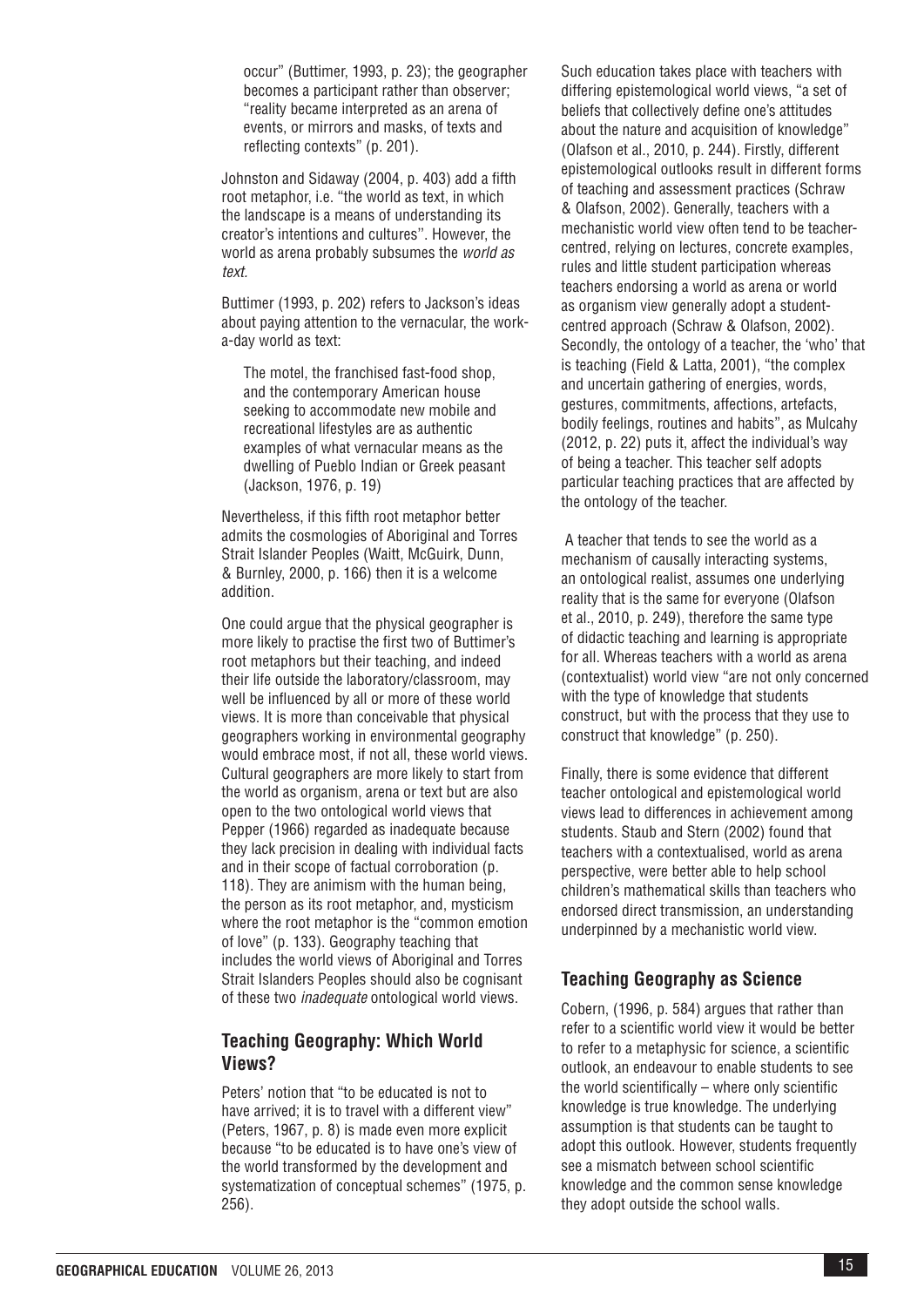Once the pressure is relieved (e.g., the exam is over) the walls go and the concepts revert to forms more consistent with the students' world view or simply deteriorate for lack of significance (Cobern, 1996, p. 588).

These arguments have obvious relevance for the teaching of the physical geography strands in the Australian Curriculum: Geography.

Cobern contrasts two ontological world views of nature, the biophysical environment. A very able Year 9 science student, interviewed by Cobern an academic from Western Michigan University, essentially based her conceptualisation of the natural world on aesthetic and religious elements but her teacher saw nature as orderly and understandable. The student was alienated from the teacher's conception of scientific learning because it conflicted with her sense of wonder about the world. Her teacher dealt with an environment in which there is located a collection of resources for knowing, understanding and reasoning (1996, p. 600). The student saw the world as an organism, a text, in mysticism and drew from animism in her assumption that physical forces of nature have a motivating force (Kilbourn, 1980-1, p. 5); the teacher saw the world as a mechanism of causally interacting systems. His was an evidence-based world.

Clearly, the messy business of teaching and learning is more complicated than this. "Aboriginal people explained their environment, and their integral relationships with it, in spiritual terms, but they were meticulously empirical and evidence based in their observation and management of that environment" (A. Maude, 2013, personal communication). Moreover, an analysis of the ontological world view that science teachers projected in their classrooms found that an individual teacher will at times use explanations corresponding to more than one of Pepper's four root metaphors (Proper, Widden & Ivany, 1988, p. 554). Form and mechanism were most important in physics and chemistry lessons but all four metaphors were apparent in biology (Kilbourn, 1980-1, p. 7) and earth science lessons. Further, an individual teacher at times projected each of the different worldviews (Cobern, 1991, p. 8).

The current controversy over creationism and evolution that is apparent in science classrooms, particularly in North America, can be traced to an embrace of animism, "one identifying characteristic of which is a theory of truth based on infallible authority [the Bible]" (Kilbourn, 1980-1, p. 5) and the evolutionists' acceptance of mechanism, an evidential world view.

#### **Environmental Geography's World Views**

"The attainment of a value-free and neutral methodology and language for geography is impossible" (Morgan & Lambert, 2005, p. 104).

O'Riordan stated that environmentalism involves the clash of two world views (1990, p. 143) choosing the terms *technocentrism* and *ecocentrism* to describe these epistemological modes of thinking (Merchant, 1992, used the terms egocentric and ecocentric).

The first, "technocentric or egocentric", is a human-centred (anthropocentric) view of the environment, giving rise to a manipulative, managerial or interventionist approach to resource use and environmental protection. The other orientation is "ecocentric" and is based on an holistic nature/Earth centred view of the world which gives rise to a nurturing approach (Sterling, 2003, p. 412).

The former epistemological world view is often regarded as the dominant social paradigm (Feagin, 1993, p. 42) while ecocentrism is more radical and is associated with non-government organisations and green politics arguing for a fundamental alteration in existing economic and social uses of nature (Castree, 2000, p. 221).

Bayliss-Smith and Owens (1994, 120) regard ecocentrism as part of a much more complex epistemological world view not restricted to environmental issues but supportive of many of the non-material objectives of the trade union movement and typical of middle class people employed in the service sector. Thus, middle class geography teachers addressing rural students about environmental issues may well experience a fundamental and irreconcilable clash of world views. On the other hand, when Maude (2013, personal communication) asked his first year university geography students a series of paired questions in an attempt to ascertain their environmental world views, the results were inconclusive. Students held an assortment of epistemological world views from the ecocentric to the technocentric/anthropocentric, with a marked skew towards ecocentric world views.

In ontological terms, the great debate in environmental geography revolves around a transition from a mechanistic world view, where it is assumed that explanation of phenomena can be reduced to the interactions among discrete particles, which are real by virtue of specific location in time and space (Kilbourn, 1980-1, p. 6; Pepper, 1966, pp. 186–231), towards the world as an organism, whereby successive degrees of truth culminate in absolute truth found in the organic whole (Kilbourn, 1980-1; Pepper, 1966, pp. 280–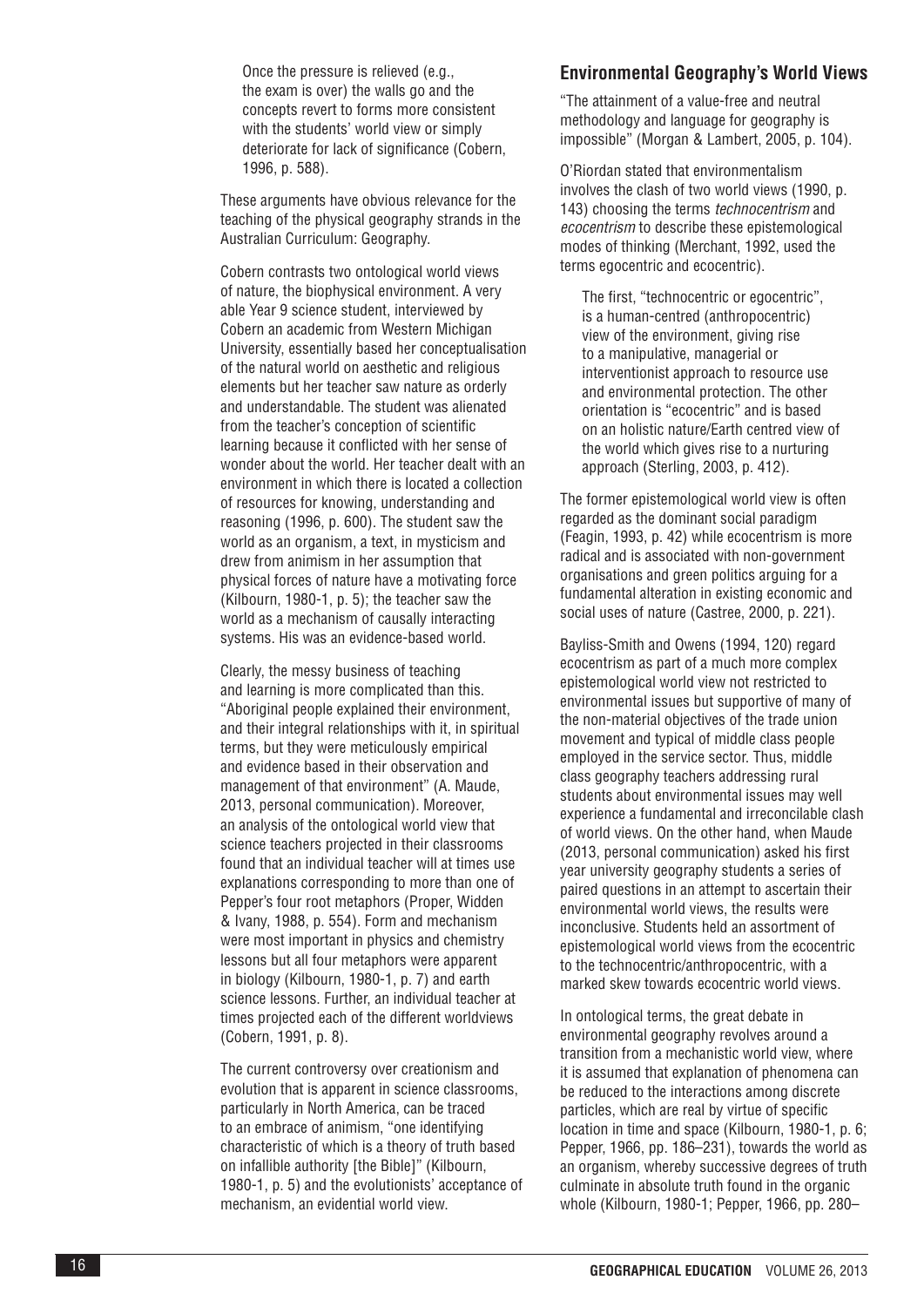314). More insistently, Capra (1996, p. 17) states, "The basic tension is one between the parts and the whole. The emphasis on the parts has been called mechanistic, reductionist or atomistic; the emphasis on the whole holistic, organismic, or ecological".

In fact, this may be regarded as a return to an earlier ontological world view. Modernity signalled a break from

traditional world views that emphasised the interconnectedness of all living and non-living things, the importance of divine will and provenance, and the virtue of things remaining the same. Greek and renaissance Europe regarded the cosmos as a living organism with a nurturing female earth at its centre. Such organic world views generate respect for nature and contain much traditional and local wisdom that serves to limit its nonsustainable uses (Huckle, 1996, p. 5).

Sterling explains that a fundamental shift in world view in Europe took place between around 1500 and 1700 away from the relatively ordered world of medieval Christendom, to (what historians later called) the Scientific Revolution (Sterling, 2003, pp. 141–2). Clearly, there are also traces of animism and mysticism in Greek and renaissance Europe but, for most of the past three hundred years, a mechanistic and scientific ontological and epistemological world view has predominated "which sees the earth as dead and nature as a machine that can be transformed, improved and managed in the human interest" (Huckle, 1996, p. 5).

A subsequent change from a powerful ethic empowered by mechanistic and reductionist science to an organic ontological world view based on "interconnectedness, process and open systems" (Merchant, 1994, p. 17) has been difficult to accept by many proponents of rationality and scientific reason. "So powerful is the mystique of reason as instrument in the control of nature and human bodies that it banishes other modes of participating in the world to the periphery of society" (Merchant 1994, p. 4).

A shift towards the world as organism is a very significant *turning point* for people and societies imbued with a mechanistic world view (Capra, 1982). And the world as organism ontological world view inclines towards much more complicated systems thinking. Meadows (1982, p. 101) states: "The world is a complex, interconnected, finite, ecological-socialpsychological-economic system. We treat it as if it were not, as if it were divisible, separable, simple, and infinite. Our persistent, intractable, global problems arise directly from this mismatch".

Psychologist, Heron (1992, p. 251) explains,

Today, a significant minority have abandoned the Newtonian-Cartesian belief system in favour of some elaboration of a systems theory worldview. But it may be that they, and certainly the majority of people, still see the world in Newtonian-Cartesian terms. It is a big shift for concepts to move from being simply beliefs held in the mind to beliefs that inform and transform the very act of perception.

Some would go further. Bateson suggests that most of us are governed by epistemologies that we know to be wrong (1972, p. 461). Keeney discussed the difficulties involved in affecting an epistemological change of views because, "A change in epistemology means transforming one's way of experiencing the world" (1983, p. 7). Sterling (1993, p. 72) maintains that the case against the dominant mechanistic world view is that it no longer constitutes an adequate model of reality–particularly ecological reality.

Clearly, this recent shift in ontological and epistemological world views is an awe-inspiring one, "as profound as any paradigm shift in the history of science" (Davies & Gribbin 1992, p. 230). Furthermore, Sterling (2003, p. 36) implies that such a participatory world view can lead to an embrace of animism and mysticism whereby "meaning and mystery are restored to human experience, so that the world is again experienced as a sacred place" (Reason 1994, p. 10). As Huckle observed, "Newtonian science eliminated concepts of hierarchy, value, purpose, harmony, quality and form from older organic descriptions of nature, leaving only matter and force" (1996, p. 5).

## **Aboriginal Cosmologies**

Geography first embraced Aboriginal and Torres Strait Islander cosmologies through humanistic geography. "Cosmology is a term applied to holistic views regarding the origins of the universe, the earth and place of self, people and the earth's environment in the universe" (Waitt et al., 2000, p. 166). Tuan refers a conception of space wherein people experience topophilia, "the affective bond between people and place or setting" (1974, p. 4), leaving room for the ontological world views of animism and mysticism.

Kohen (1995) begins the second chapter of his book on Aboriginal environmental impacts by reference to the foundations of his world view. He clarifies that he was brought up in a Eurocentric, Christian society and trained as a scientist. It is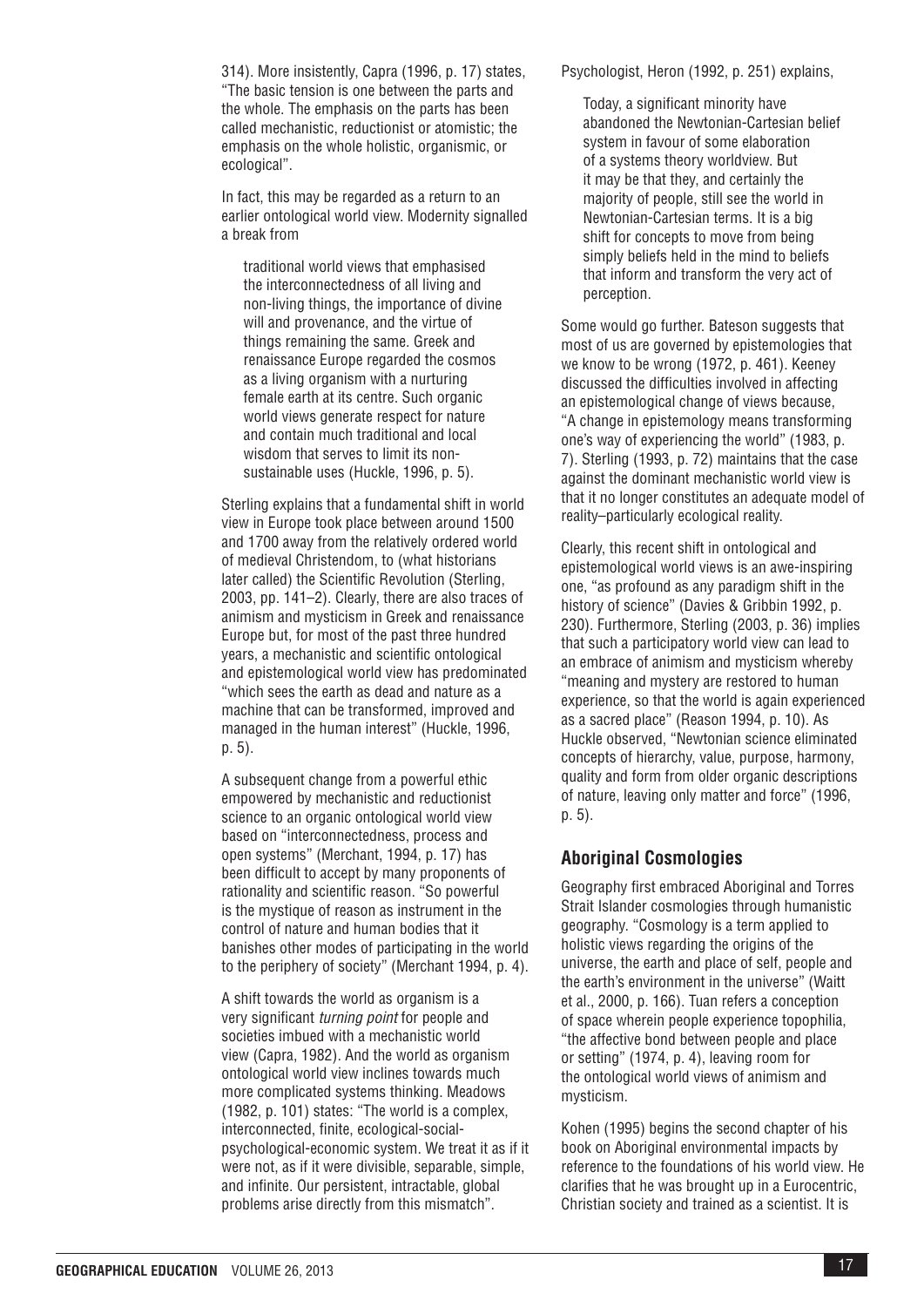his right, within an egalitarian society, to hold to a particular world view.

In the same way Aboriginal people have a right to maintain their culturally and socially determined beliefs, one of which deals with their origins and creation. Indeed, it may be said that the belief in the Dreaming extends far beyond an explanation of their origins and existence of everything in the world, everything in the past and everything in the future (Kohen, 1995, p. 9).

Silas Roberts, first Chairman of the Northern Land Council, stated

Aboriginals have a special connection with everything that is natural. Aboriginals see themselves as part of nature. We see all things natural as part of us. All the things on Earth we see as part human. This is told through the ideas of Dreaming. By Dreaming we mean the belief that long ago, these creatures started human society. These creatures, these great creatures are just as much alive today as they were in the beginning. They are everlasting and will never die. They are always part of the land and nature as we are. Our connection to all things natural is spiritual (Rose, 1996, p. 26, quoting Neidjie, Davis, & Fox, 1985, p. 13).

The immediate impression is the fusion of spirituality with the world as organism view. There is a powerful sense of interconnection. Kombumerri woman Mary Graham explains:

Although Indigenous people everywhere are westernised to different degrees, Aboriginal people's identity is essentially always embedded in land and defined by their relationships to it and to other people. The sacred web of connections includes not only kinship relations and relations to the land, but also relations to nature and all living things (Graham, 1999, p. 112).

Jugan-Yawuru woman, Pat Mamanyjun Torres, recalls the lessons of her childhood:

This extensive array of knowledge that was linked to land, people, the cosmos, and our spirituality, was taught to us on a daily basis by our kinfolk and reinforced on our land whenever we passed sites of significance or animals, plants and people with which we were interrelated. Each season meant new experiences linked to new knowledge-building and our increasing age gave us access to increased levels of complexity of knowledge.

Ritualised ceremonial activities were followed by my family while they were still being practiced in the Broome region. I remember being taken by my mimi to one of the last Yawuru ceremonies on the edge of the Dampier Creek floodplains near Rinjamarn Burru, not far from Garnin, and its effect on instilling great respect in me for our Indigenous cultures and my experiencing its amazing psychic energies to dream and receive visions (Torres, 2006, p. 25).

There are many different Aboriginal and Torres Strait Islander ontological world views but it is appropriate to conclude that Aboriginal world views tend towards the holistic rather than the mechanistic. Typically, Aboriginal people examine elements of their surroundings in terms of how they relate to each other (Fleer, 1999, p. 122). In the Ngujakura, the Dreaming of Yalinji People, a past and present state, ancestral beings made the country and left stories that define Aboriginal Law. Alma Kerry, a Yalinji elder shares this fire story:

In the beginning, at Buru, Kija the moon had started a fire. Dabu are those little bees that make wild honey in the rainforest. Dabu didn't want the fire to spread out. That fire was too hot, they were frightened Kadar the wallaby would burn his feet. Dabu cut some branches and leaves to put out the fire, by beating on it. Dabu was singing out "don't make too much fire". But the fire didn't stop. So he ran away from the fire, he flew away and ended up near the mangroves down there. There's yirmbal, a spirit now at the place where Dabu went. No-one can go near it or touch it. You're not to go near the mangroves, or eat anything from that area, shell, mussel, or walk around there (Hill et al., 2004, p. 53).

Aboriginal ontological world views involve spiritual, mythic and totemic aspects but they are also rational and subjective views (Waitt et al., 2000, p. 167). Graham explains that Aboriginal Law can be seen as both a science and a religion (1999, p. 115). It can be seen to embrace all six of the world views identified by Pepper except, perhaps, mechanism, where the entire universe is like a machine. Graham explains, "It is a religion in that it explains both the origins and meaning of the cosmos (including the observer), and it is a science in that it does so rationally, and with empirical support" (1999, p. 115). When a teacher adopts a somewhat mechanistic world view, "in which human appetites and weaknesses are out of the picture" (Christie, 1991, p. 27), to teach Aboriginal children, the consequences can be somewhat unpredictable. A non-Aboriginal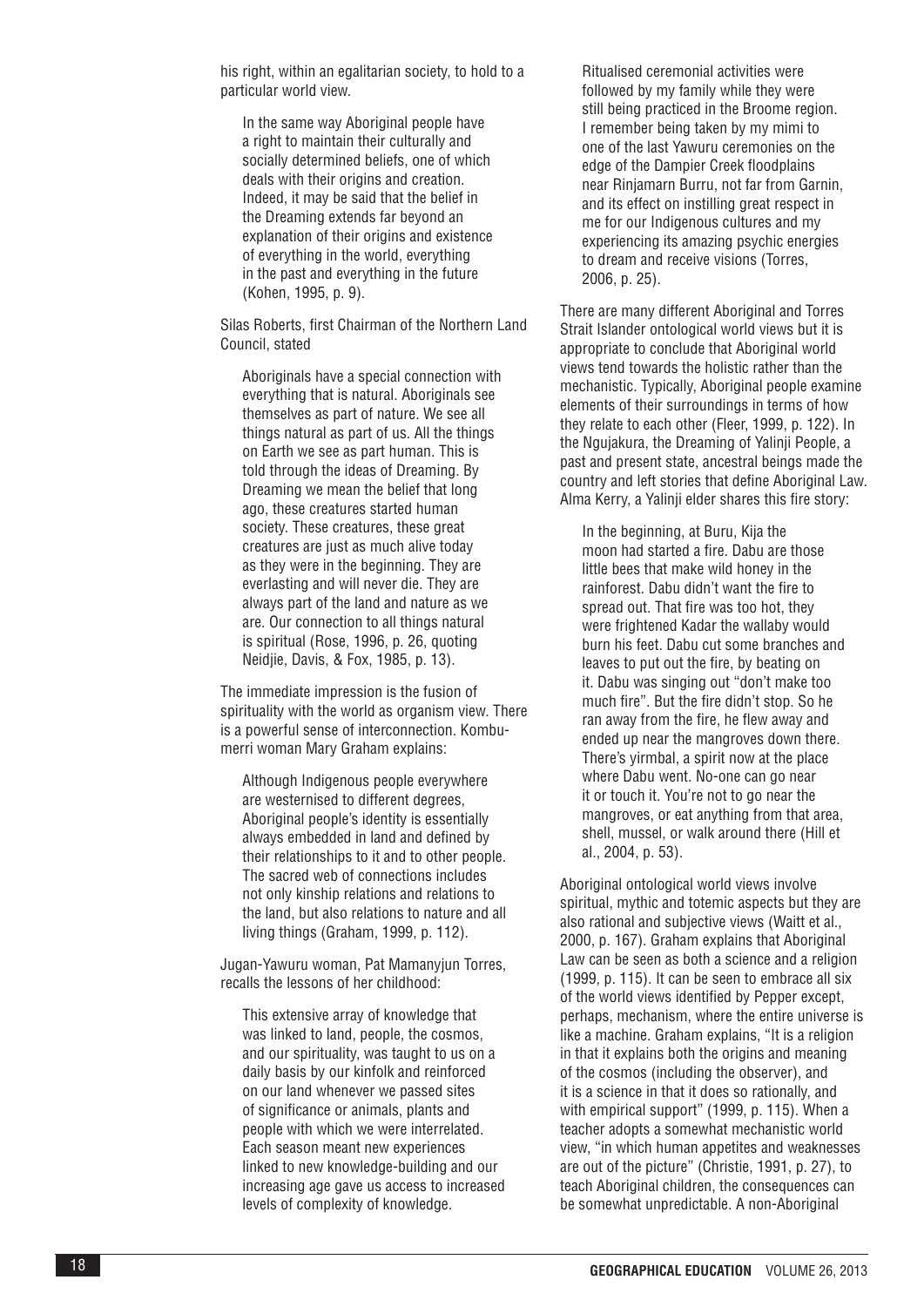teacher was teaching a science unit on living things, wrote the word *bird* on the blackboard and asked the students to brainstorm their responses. They responded with stings, eggs on leaf and buzzing. The Anindilyakwa term wurrajija is often loosely translated as bird but the term actually refers to any kind of flying animal, including birds, bats and insects (Fleer, 1999, p. 127). The students were responding rationally and providing empirical support for their responses. Their response was ecologically based and contextualised; their response exemplified a world as arena view.

Christie and Perrett (1996, pp. 60–61) describe a community research project conducted by Yolngu teacher education students at Yirrkala. Two of the trainees acted out the nature and origin of their Yolngu languages for the benefit of school students and Balanda (non-Aboriginal teachers). They referred to sites and totems in their territory and spoke of likan and bundurr, literally referring to the words for elbow and knee but metaphorically referring to the linkages within a Yolngu epistemological world view.

They are what keep the Yolngu cultural "body" moving. They can be understood as naming the connecting and articulating points within the complex web of relatedness in which stands every individual, group, totem, song, plant, animal and piece of land, and into which everything is born (1996, p. 61).

The existence of the world as organism is clear in many of the extracts above but so too is the world as arena. There is much emphasis on an act in its context; there is much emphasis on personal involvement and learning in the real world; there is much action involved in collecting bush tucker, the meetings of elders and the conduct of ceremonies.

Consider the personal geographies of this young person:

It's dry season in the Maningrida region and a young Djinang girl listens to her aunty as they hunt for long-necked turtles at the swamp's edge. She looks down as aunty explains how the angle of the sun and a tell tale mark in the mud reveals the turtle's breathing hole. "All the while her aunty sang softly. I later learned she was teaching the girl a song-line for the area" (Fogarty, 2012, p. 89). Rock paintings and ceremonial stories indicate that Aboriginal people in the Maningrida region have been harvesting northern long-necked turtles for many generations. The young girl is

developing her personal geography as she "learns through country" (Hutchinson, 2013).

All the discussion so far has tended to stress the four ontological world views that Pepper maintains are evidence based. Mysticism, whether seen in Pepper's work or subsumed in Johnston and Sidaway's (2004, p. 403) world as text ontological world view, is a relevant perspective for many Aboriginal people. Here truth is revealed in mystical experiences which are immediate, totally uninterpreted, certain, and emotionally ecstatic (Kilbourn, 1980-1). Yuin elder, Max Dulumunmun Harrison speaks of Sydney red gums, *Angophora costata*,

Angophoras, they are old female trees. If you look at a tribe of angophoras that's sprouted out from some rocks you will see they are so huge and how they twist and turn and are embracing everything. Once you start looking at those old grannies as we call them, then you know "Whoa, there's a women's place somewhere about here", because they are used as a signpost' (Harrison, 2009, p. 141).

Animism assumes that physical aspects of nature have a motivating force similar to that perceived by humanity but truth in animism is "ultimately determined by the absolute authority of the spirit or its designate often in the form of holy books" (Kilbourn, 1980-1, p. 5). In its former conceptualisation, animism can be identified in the world views of many Aboriginal people. Most often spirituality is expressed in the land: ". . . every rock and every landform, every plant and every animal had its own consciousness, just as people did. Everything was 'alive' " (Sveiby & Skuthorpe, 2006, p. 4).

Bill Neidjie, a Gagadju elder, explained how the stories passed on in an oral tradition are linked to the welfare of the land:

The stories and the land go together. If the land stays the stories stay, if you give 'em story all the time. But if story he go, because he got spirit with him, dead, dead people, like spirit he'll go, and story goes down, down. You know, the land he couldn't be worse (Williams, 2006, p. 130).

Animism can be seen in the acceptance of totems:

What is meant by Totemism in Aboriginal Australia is always a mystical connection, expressed by symbolic devices and maintained by rules, between living persons, whether as individuals or as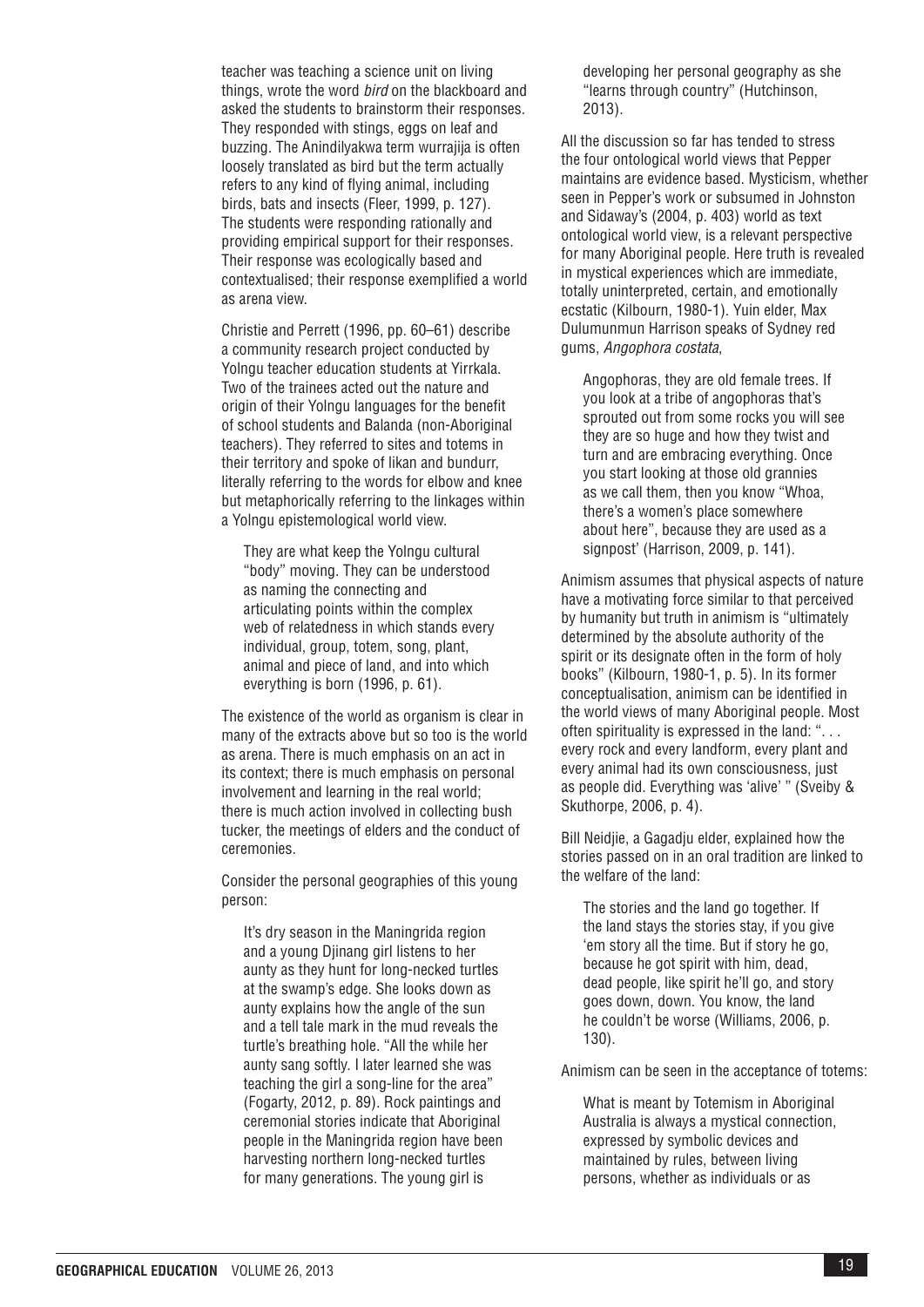groups or as stocks, and other existents~ their "totems"~ within an ontology of life that in Aboriginal understanding depends for order and continuity on maintaining the identities and associations which exemplify the connection (Stanner, 1979, pp. 127–8).

Tex Skuthope, a Nhunggabarra painter and storyteller, is of the sand goanna totem, which is made up of all sand goanna totem people of Australia.

The Nhunggabarra of all totems had to maintain and improve the habitats of all the plants that the animals fed from. They learned this by observing animal behaviours from a young age. Knowledge and rules of behaviour were also embedded in stories, dances and ceremonies (Sveiby & Skuthorpe, 2006, p. 11).

Lisa Buxton, a Munaljahi woman, and co-author of *Guyunggu . . . An Aboriginal Way of Being, Teachers' Notes* presents the *Rhythms of the land* for teachers of primary students:

Aboriginal people, in connecting to the land in their particular "country", learn the different rhythms that exist at different times of the year. On a surface level, these rhythms show themselves through food seasons, when plants flower and produce their fruit. In understanding the connections between every living thing, Aboriginal people know that certain fish will be running along the coast in their area when a certain plant flowers in the mountains. This understanding means people travel their country to the rhythms of the land.

On deeper levels, it is also known that certain ceremonies and rituals are to be performed at various times of the year to help keep the country vital and healthy and in doing so, help keep everything in balance: Land, People and Spirit (Edwards & Buxton, 1998, p. 92).

Here we have a crux of an Aboriginal ontological world view: Land, People and Spirit, three interconnected strands that resonate with personal geographies, empirical realities, and mythical space and place.

## **What Kinds of World Views are Alluded to in the Australian Curriculum: Geography?**

An holistic world as organism view is explicit in the Aboriginal and Torres Strait Islander crosscurriculum priority with the world as text view implicit in this statement:

Aboriginal and Torres Strait Islander communities are strong, rich and diverse. Aboriginal and Torres Strait Islander Identity is central to this priority and is intrinsically linked to living, learning Aboriginal and Torres Strait Islander communities, deep knowledge traditions and holistic world view (ACARA, *n . d.* a).

The sustainability cross-curriculum priority appears to adopt a plethora of world views in the following:

Education for sustainability develops the knowledge, skills, values and world views necessary for people to act in ways that contribute to more sustainable patterns of living. It enables individuals and communities to reflect on ways of interpreting and engaging with the world (ACARA, *n . d.* b).

The world as organism is implicit in this statement: "World views that recognise the dependence of living things on healthy ecosystems, and value diversity and social justice are essential for achieving sustainability" (ACARA,  $n.d.b$ ).

Scale and commitment are implicit here but no specific world view is signalled: World views are formed by experiences at personal, local, national and global levels, and are linked to individual and community actions for sustainability' (ACARA, n.d.b).

The curriculum certainly encourages an engagement with world views and tends to favour the world as organism although the other three – the world as a mosaic of patterns and forms, the world as a mechanism and the world as an arena – of Pepper's world views are integral to the subject. The world as text, animism and mysticism are not prominent:

Geography enables students to develop an holistic understanding of human dependence on the environment. It provides opportunities for students to integrate their study of biophysical processes with investigations of the attitudinal, demographic, social, economic and political influences on human use and management of the environment. It enables students to explore how worldviews influence these relationships and interactions with the environment (ACARA, 2012).

In Year 6, a content descriptor requires students to learn about "The world's cultural diversity,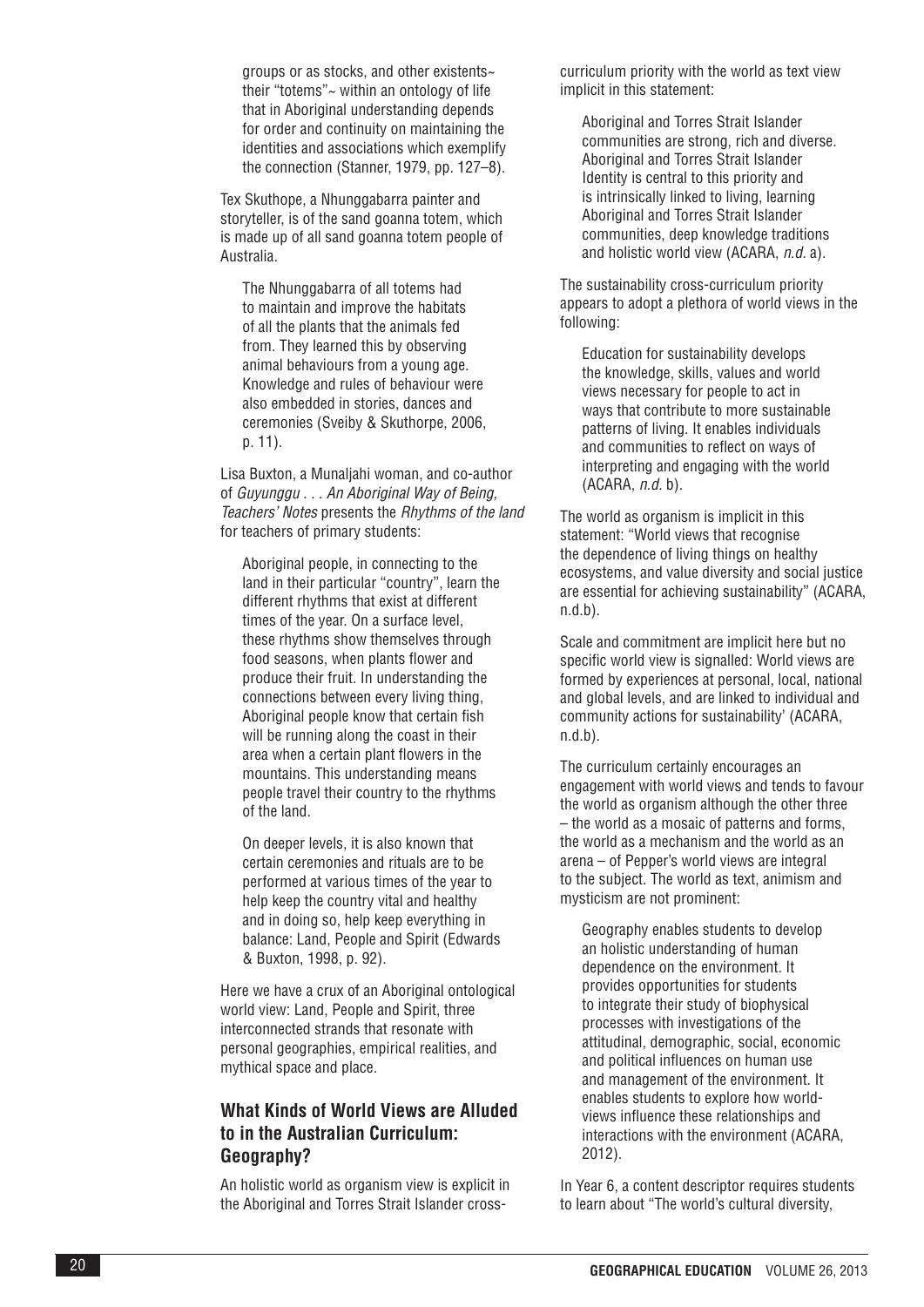including the diversity of the world's Indigenous Peoples" and an elaboration suggests that students "investigate world views, environmental practices and connection to land of Indigenous Peoples globally" (ACARA, 2012). Here is a direct invitation to engage with the world views associated with Indigenous Peoples.

In Year 10, a content descriptor requires students to learn about "The environmental world views of people and their implications for environmental management" and an elaboration suggests that students reach an "understanding of the role of people's environmental world views, such as human-centred and earth-centred, in producing different attitudes towards environmental protection" (ACARA, 2012). There is a direct invitation to engage with the world views of environmental geographers.

In Year 10, a content descriptor requires students to learn about" "The application of human– environment systems thinking to the causes, consequences and solutions of the environmental change being investigated" and an elaboration suggests that students could be "reflecting on the influence of people's environmental world views on their attitudes to environmental issues and programs" (ACARA, 2012). Another invitation to engage with the world views of environmental geographers.

### **Conclusion**

Galarrwuy Yunupingu, Aboriginal leader and the former chairman of the Northern Land Council asserted:

We want our ceremonies, we want our language, we want our stories told to our children, we want to sing, we want to dance. And why do we do it? We want to talk to our land and the land talk to us (Davis, Muecke, Narogin, & Shoemaker, 1990, p. 338).

I look to a geography enriched by an investigation of world views. I would like geography teachers and students to study suc Authority. (*n.d.*a) h appropriate aspect of people's lives: a spatial take on place, environment, interconnectedness, beliefs and cosmologies. I am convinced that evaluations of world views should be drawn from deep engagement with the history of geographic thought. I favour world views that tend to be nature-centric and holistic but acknowledge that these ends can be arrived at through evidencebased reasoning. I believe that world views should encompass those of Indigenous People, particularly Aboriginal and Torres Strait Islander Peoples. I strive see at last that, "Every image and idea about the world is compounded, then, of personal experience, learning, imagination, and

memory" (Lowenthal, 1961, p. 260) and trust that an examination of world views will enrich teaching and facilitate learning about the Australian Curriculum: Geography.

#### **References**

- Australian Curriculum, Assessment and Reporting Authority. (*n.d.* a). *Australian Curriculum, cross-curriculum priorities, Aboriginal and Torres Strait Islander histories and cultures.* Retrieved from http://www.australiancurriculum.edu.au/ CrossCurriculumPriorities/Aboriginal-and-Torres-Strait-Islander-histories-and-cultures
- Australian Curriculum, Assessment and Reporting Authority(*n.d.* b). *Australian Curriculum, cross-curriculum priorities, sustainability.* Retrieved from http:// www.australiancurriculum.edu.au/ CrossCurriculumPriorities/Sustainability
- Australian Curriculum, Assessment and Reporting Authority (2012). *Revised draft F-10 Australian Curriculum: Geography*. Sydney: ACARA
- Bateson, G. (1972). *Steps to an ecology of mind.* San Francisco: Chandler.
- Bayliss-Smith, T., & Owens, S. (1994). The Environmental challenge. In D. Gregory, R. Martin, & G. Smith (Eds.), *Human geography: Society, space and social science.* Minneapolis: University of Minnesota Press.
- Bordessa, R. (1993). Geography, postmodernism, and environmental concern. *Canadian Geographer/Le Géographe canadien 37*, 147–156.
- Buttimer, A. (1993). *Geography and the human spirit.* Baltimore: The John Hopkins Press.
- Capra, F. (1982). *The turning point*. London: Flamingo.
- Capra, F. (1986). The concept of paradigm and paradigm shift *Re-Vision, 9*,1.
- Capra, F. (1996). *The Web of life*. New York: Anchor.
- Castells, M. (1983). *The city and the grassroots: A cross cultural theory of urban social movements.* Berkley: University of California Press.
- Castree, N. (2000). Environmental movement. In R. Johnston, D. Gregory, G. Pratt, & M. Watts (Eds.) (4th ed.). *The dictionary of human geography.* Oxford: Blackwell.
- Castree, N. (2005). *Nature*. London: Routledge.
- Chalmers, L., Keown, P., & Kent, A. (2002). Exploring different perspectives in secondary geography: professional development options.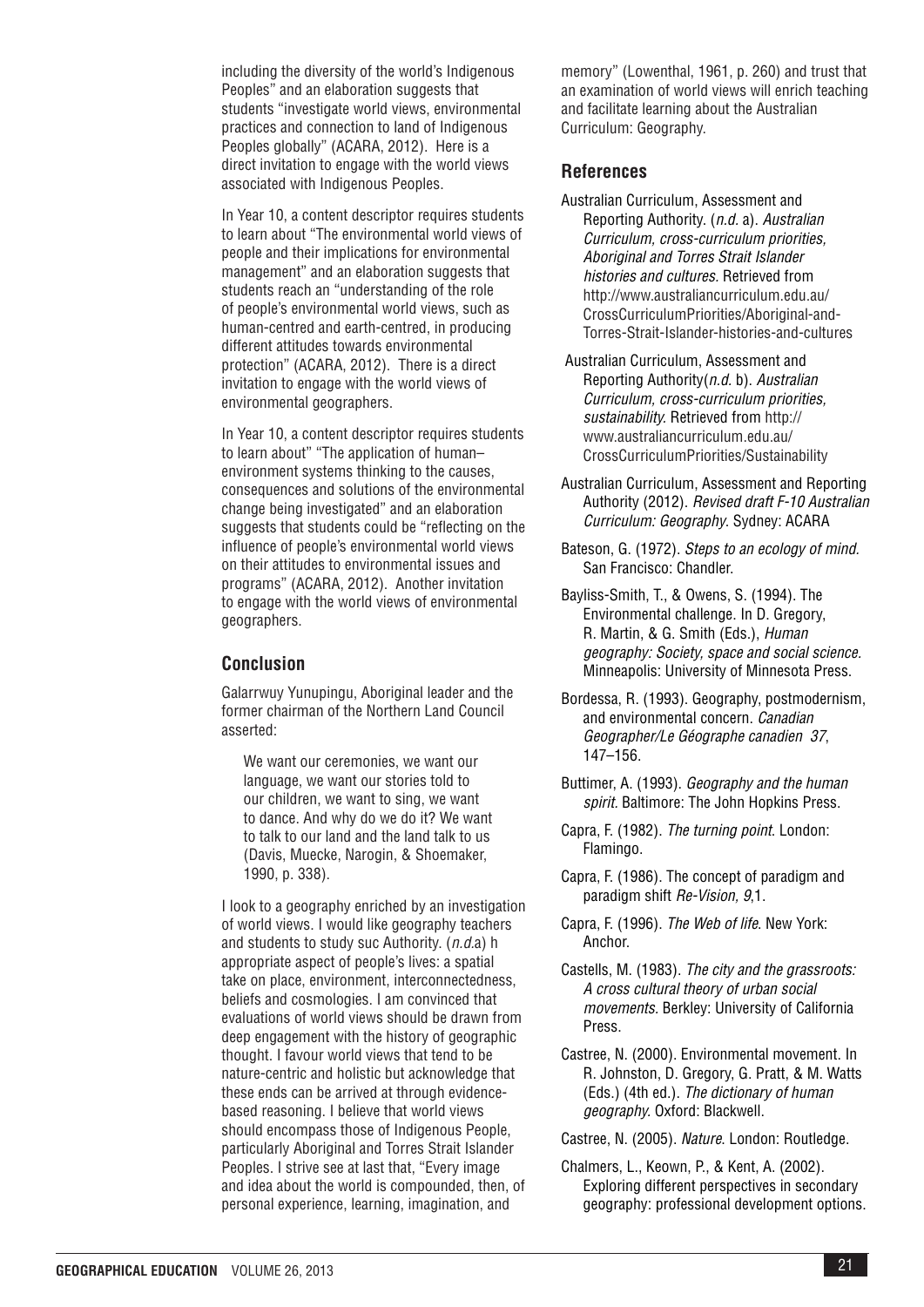*International Research in Geographical and Environmental Education, 11*, 313–324.

Christie, M., & Perrett, B. (1996). Negotiating resources: language, knowledge and the search for 'secret English' in northeast Arnhem Land. In R. Howitt & J. Connell (Eds.), *Resources, nations, and indigenous peoples .* Melbourne: Oxford University Press.

Christie, M. J. (1991). Aboriginal science for the ecologically sustainable future. *Australian Science Teachers' Journal*, *37*, 26–31.

Cobern, W. (1991). World view theory and science education research *. NARST Monograph No . 3*. Manhattan, KS: National Association for Research in Science Teaching.

- Cobern, W. (1996). Worldview theory and conceptual change in science education. *Science Education, 80*, 579–610.
- Collingwood, R. (2002). Rex Martin. Ed. An essay on metaphysics (Revised Edition) *. Oxford: Clarendon* Press.
- Cresswell, T. (2013). *Geographic thought: a critical introduction* . Chichester: Wiley-Blackwell.
- Davies, P., & Gribbin, J. (1992). *The matter myth: Beyond chaos and complexity.* London: Penguin Books.
- Davis, J., Muecke, S., Narogin, M., & Shoemaker, A. (Eds). (1990). *Paperbark: a collection of black Australian writings .* St Lucia: University of Queensland Press.
- Dear, M., & Flusty, S. (Eds.). (2002). *The spaces of postmodernity: readings in human geography.* Oxford: Blackwell.
- Duncan, J., & Barnes, T. (1993). Afterword. In T. Barnes & J. Duncan (Eds.), *Writing worlds, discourse, text and metaphor in the representation of landscape* (pp. 248–253). London: Routledge.
- Edwards, C., & Buxton, L. (1998). *Guyunggu … An Aboriginal way of being, teacher's notes .* Waitara: Catholic Schools Office Diocese of Broken Bay.
- Erira, A. (1992). *The Elder Brothers: A Lost South American People and their message about the*  Fate of the Earth. New York: Alfred A. Knopf.
- Feagan, R. (1993). *Interpretations of sustainability: worldviews of environmental activists with the Save Georgia Strait Alliance of British Columbia .*Thesis submitted in partial fulfilment of the requirements of the degree of Doctor of Philosophy, in the Department of Geography, Simon Fraser University. Retrieved from http://summit.sfu.ca/system/files/ iritems1/5717/b15248367.pdf
- Field, J.,& Latta, M. (2001). What constitutes becoming experienced in teaching and learning? *Teaching and Teacher Education*, 1 *7*, 885–895.
- Fleer, M., (1999). Children's alternative views: alternative to what? *International Journal of Science Education, 21*, 119–135.
- Fogarty, B. (2012). Country as classroom. In J. Altman & S. Kerins (Eds.), *People on country: vital landscapes, indigenous futures* (pp. 162– 173). Sydney: The Federation Press.
- Gold, L. (2002). Positionality, worldview and geographical research: A personal account of a research journey. *Ethics, Place & Environment: A Journal of Philosophy & Geography, 5*, 223–237.
- Graham, M. (1999). Some thoughts about the philosophical underpinnings of Aboriginal worldviews. *Worldviews: Environment, Culture, Religion* , *3*, 105–118.
- Gregory, D. (1994). *Geographical imaginations .* Cambridge, MA: Blackwell.
- Gregory, D. (2000). Ontology. In R. Johnston, D. Gregory, G. Pratt, & M. Watts (Eds.), *The Dictionary of Human Geography* (4th ed.), Oxford: Blackwell.
- Harrison, M. (2009). *My people's dreaming: An Aboriginal elder speaks on life, spirit and forgiveness .* Sydney: Finch.
- Harvey, D. (1973). *Social justice and the city.* London: Edward Arnold.
- Harvey, D. (1990). *The condition of postmodernity*. Oxford: Blackwell.
- Harvey, D. (1996). Between Space and Time: reflections on the Geographical Imagination. In S. Daniels & R. Lee, (Eds.), *Exploring human geography: A reader*, London: Arnold
- Heibert (2008). *Transforming worldviews: an anthropological understanding of how people change* . Grand Rapids, MI: Baker Academic.
- Heron, J. (1992). *Feeling and personhood: psychology in another key*. London: Sage.
- Hill, R., Baird, A., Buchanan, D., Denman, C., Fischer, P., Gibson, K., Johnson, J., Kerry, A., Kulka, G., Madsen, E., Olbar, A., Olbar, L., Pierce, J., Shuan, J., Shipton, E., Shipton, H., Smith, J., Sykes, R., Walker, E., Walker, W., Wallace, P., Yerry, B., Yougie, D., Ball, D., Barney, E., Buchanan, R., Buchanan, Ronald, Denman, H., Fischer, R., Gibson, R., Talbot, L., Tayley, E., Tayley, N., Walker, D., Walker, F., Walker, K., Wallace, M., & Yougie, L. (2004). *Yalanji-Warranga Kaban . Yalanji people of the rainforest fire management book*. Cairns: Little Ramsay Press.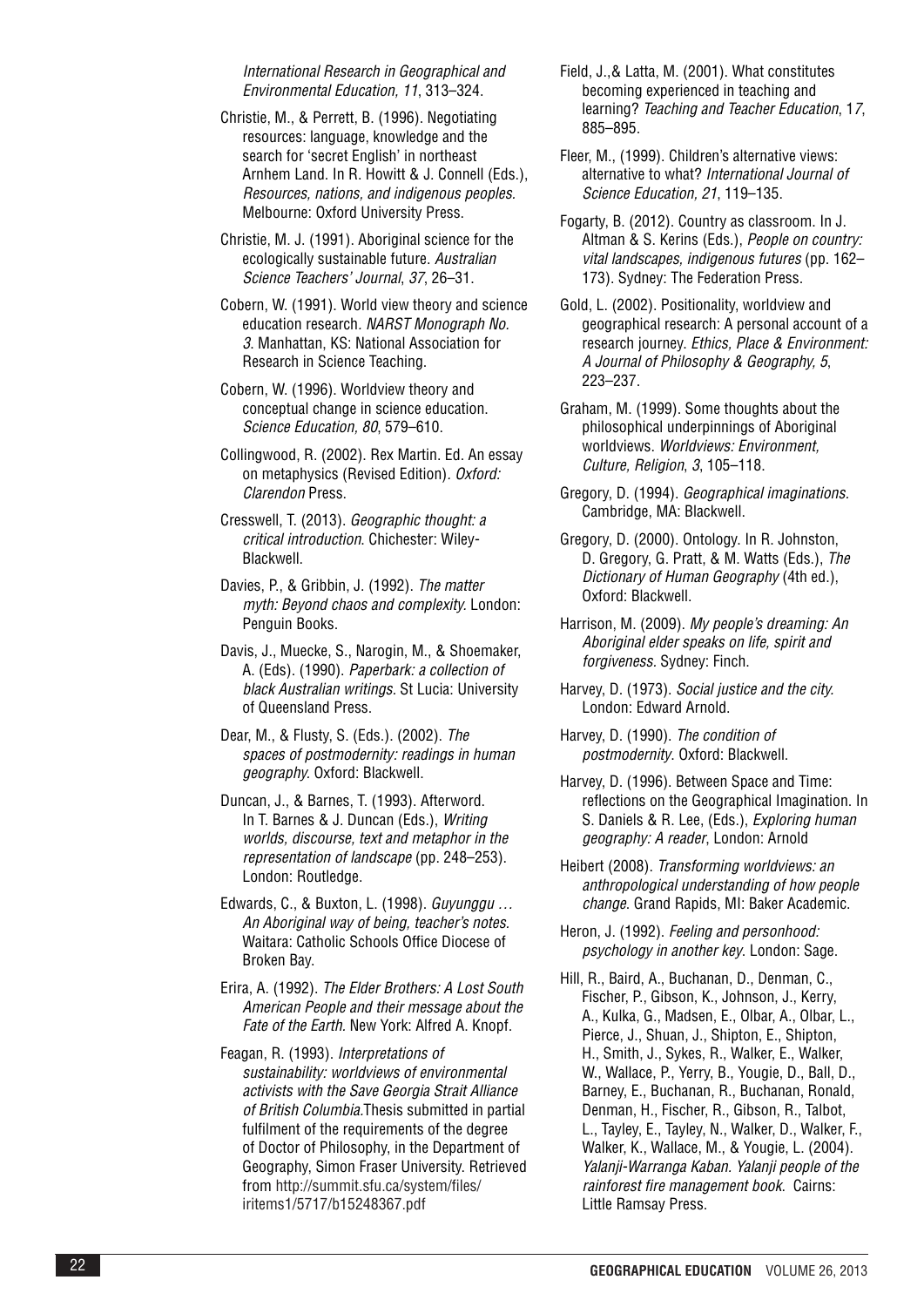Holt-Jensen, A. (2009). *Geography: history and concepts: A student guide*. (4th ed). London: Sage.

Hubbard, P., Kitchin, R., Bartley, B., & Fuller, D. (2005). *Thinking geographically*. London: Continuum.

Huckle, J. (1996). Realising sustainability in changing times. In J. Huckle & S. Sterling (Eds.) *Education for sustainability*. London: Earthscan.

Huckle, J., & Sterling, S. (1996) (Eds.). *Education for sustainability.* London: Earthscan.

Hutchinson, N. (2013). *Personal geography.* Retrieved from http://nhutchpersonalgeog. weebly.com/country.html

Inkpen, R. (2005). *Science, philosophy and physical geography*. London: Routledge.

Jackson, J. (1976). The domestication of the garage. *Landscape, 20*, 19.

Johnston, R., & Sidaway, J. (2004). *Geography and geographers: Anglo-American human geography since 1945*. London: Arnold.

Keeney, B (1983). *Aesthetics of change*. New York: Guilford Press.

Kilbourn, B. (1980-1). World views and curriculum. *Interchange, 11,* 1–10.

Kleeman, G. (2009). Through the eyes of others: the role of curriculum perspectives in Australian school education. *Geographical Education, 22*, 18–27.

Kleeman, G. (2012). Towards a more inclusive curriculum: the perspectives of Aboriginal and Torres Strait Islander Peoples in geography curriculum documents. *Geographical Education, 25,* 24–28.

Kohen, J. (1995). *Aboriginal environmental impacts*. Sydney: UNSW Press.

Ley, D., & Samuels, M. (1978). *Humanistic geography, prospects and problems*. Chicago, IL: Maaroufa Press.

Lockton, H. (1990). *A Christian worldview of the geographer's world*. Arts Papers and Journal Articles Paper 5. Retrieved from http:// research.avondale.edu.au/arts\_papers/5/

Lowenthal, D. (1961). Geography, experience, and imagination: Towards a geographical epistemology. *Annals of the Association of American Geographers*, *51*, 241–260.

McLuhan, T. (1994). *The way of the Earth: Encounters with nature in ancient and contemporary thought*. New York: Simon & Schuster.

Meadows, D. (1982). Whole Earth models and systems. *The CoEvolution Quarterly*, Summer 1982, 98–108.

Meadows, D. (2009). *Thinking in systems: a primer*. London: Earthscan.

Merchant, C. (1992). *Radical ecology:The search for a liveable world*. London: Routledge.

Merchant, C. (1994). *Ecology*. Atlantic Highlands NJ: Humanities Press.

Morgan, J., & Lambert, D. (2005). *Geography teaching school subjects 11–19.* London: Routledge.

Mulcahy, D. (2012). Affective assemblages: body matters in the pedagogic practices of contemporary school classrooms. *Pedagogy, Culture & Society, 20*, 9–27.

Neidjie, B., Davis, S., & Fox, A. (1985). *Kakadu man,* Queanbeyan: Mybrood.

Norton, B. (1991). *Toward unity among environmentalists*. New York: Oxford University Press.

Olafson, L., Schraw, G., & Vander Veldt, M. (2010). Consistency and development of teachers' epistemological and ontological world views. *Learning Environments Research, 13*, 243–266.

O'Riordan, T. (1990). On the greening of major projects. *The Geographical Journal*, *156*, 141–148.

Peet, R. (1998). *Modern geographical thought.* Oxford: Blackwell.

Pepper, S. (1966). *World hypotheses: A study in evidence.* (5th Printing). Berkley & Los Angeles: University of California Press.

Peters, R. (1967). *The concept of education*. London: Routledge & Kegan Paul.

Proper, H., Widden, M., & Ivany, G. (1988). World view projected by science teachers: A study of classroom dialogue. *Science Education 72*, 547–560.

Reason, P. (1994). *Participation in human enquiry*. London: Sage Publications.

Renwick, W. (2005). Review of *Contemporary Meanings in physical geography: From what to why?* by Stephen Trudgill & André Roy. *Geographical Review, 95*, 609–611.

Rose, D. (1996). *Nourishing terrains*. Canberra: Australian Heritage Commission.

Schraw, G., & Olafson, L. (2002). Teachers' epistemological world views and educational practices. *Issues in Education*, *8*, 99–148.

Stanner, W. (1979). *White man got no dreaming*. Canberra: ANU Press.